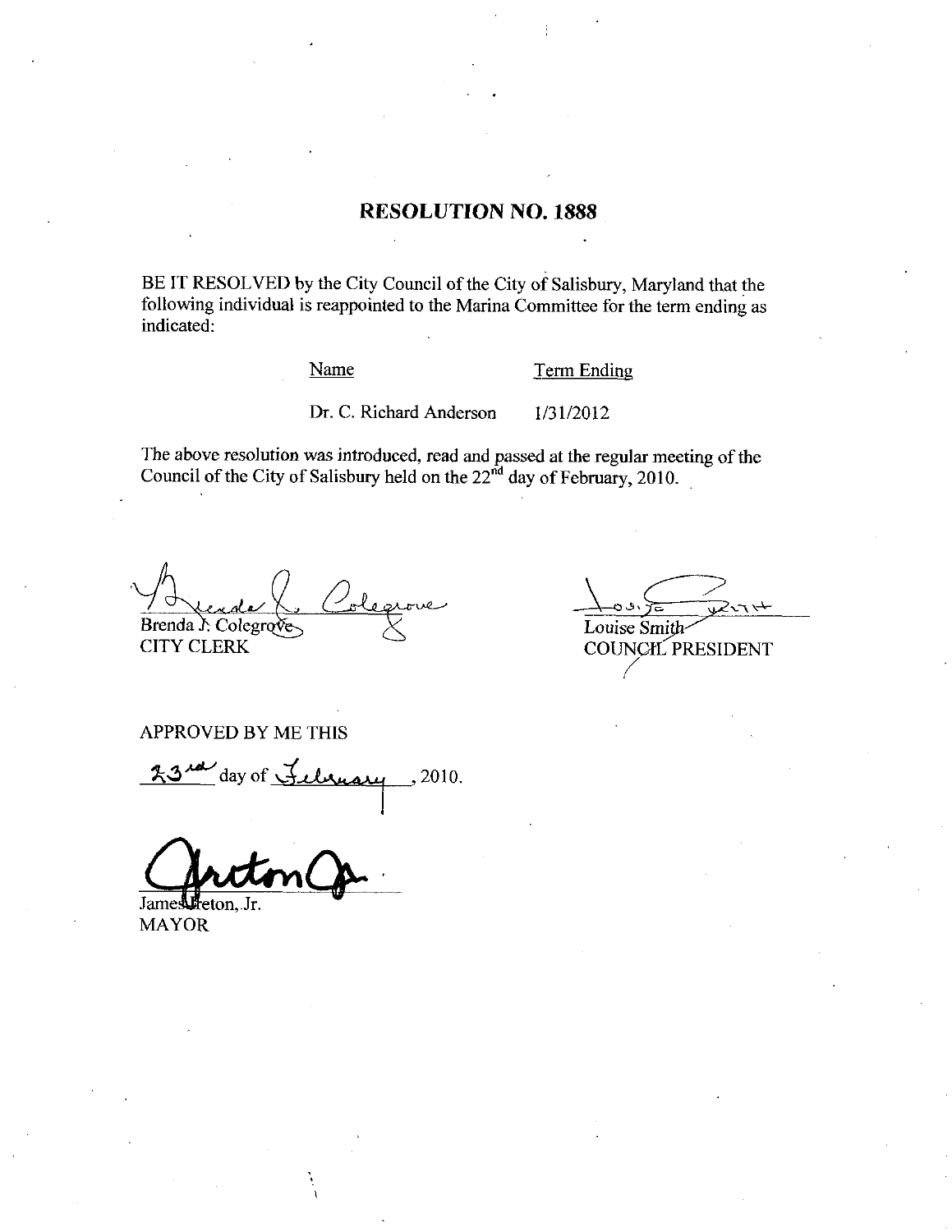# INTER

# $\begin{tabular}{c|c} \hline \hline \texttt{INTER} & \texttt{MEM} \\ \hline \texttt{OFFICE} & \texttt{OFFICE OF THE MAYOR} \\ \hline \end{tabular}$

# OFFICE OF THE MAYOR

To: John Pick From: Sherrell McBride Subject: Reappointment to the Marina Committee Date: February 3, 2010 **OFFICE OF THE MAYOR**<br>
AcBride<br>
tment to the Marina Committee<br>
3, 2010<br>
ke to reappoint the following person to the Marina Comm<br>
Name<br>
Dr. C. Richard Anderson<br>
a member since 2002.

Mayor Ireton would like to reappoint the following person to the Marina Committee:

Execution that is contained the following person to the Marin Marin Channel Common Term Endi Dr. C. Richard Anderson 1/31/2012

Mr. Anderson has been a member since 2002.

Attached is his letter of interest and the Resolution necessary for his reappointment. Please forward this information to the City Council so it maybe placed on the agenda for the next City Council meeting. Please let me know if you have any questions.

Attachments

CC: Mayor Ireton Michael Murray Dorine Turner